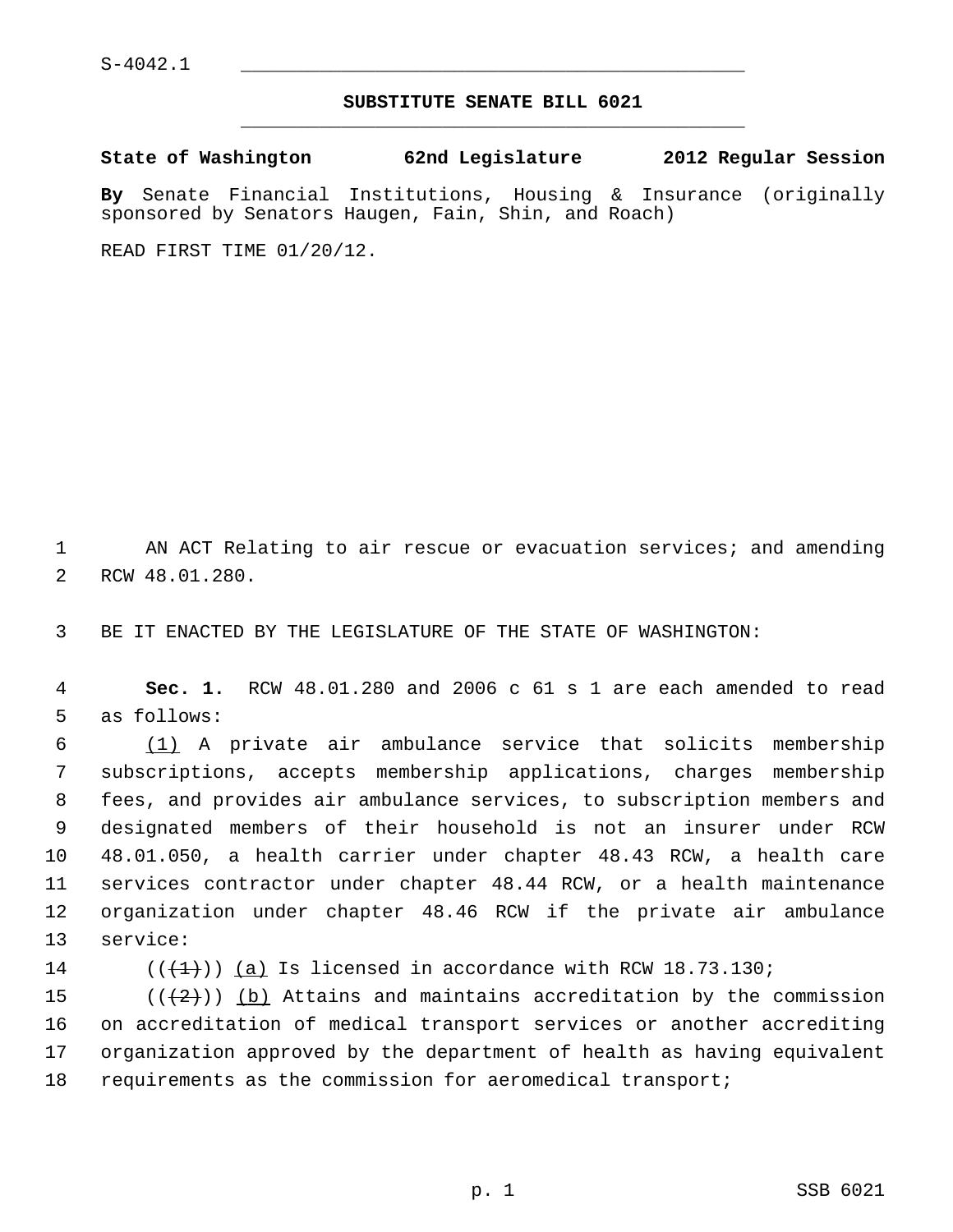1  $((+3))$   $(c)$  Has been in operation in Washington for at least two 2 years; and

 $(1 + 4)$ ) (d) Has submitted evidence of its compliance with this 4 section, the licensing requirements of RCW 18.73.130, and accreditation 5 from the commission or another accrediting organization approved by the 6 department of health as having equivalent requirements as the 7 commission for aeromedical transport to the commissioner.

8 (2) A subscription service that solicits membership subscriptions, charges membership fees, and provides rescue, evacuation, emergency transport, and crisis management and consulting services related to an emergency while traveling more than one hundred miles away from home, to its members or designated members of a member's household is not an insurer under RCW 48.01.050, a health carrier under chapter 48.43 RCW, a health care services contractor under chapter 48.44 RCW, or a health maintenance organization under chapter 48.46 RCW. Rescue, evacuation, emergency transport, and crisis management and consulting services related to an emergency, include the following:

- (a) Providing rescue, evacuation, and emergency transport and crisis management services related to the emergency;
- (b) Locator services for medical and legal professionals;
- 21 (c) Visa and passport services;
- 22 (d) Emergency message services;
- (e) Emergency-related travel and emergency-related services and information;
- (f) Transport of human remains; and
- (g) Other services established by rule of the commissioner.
- (3) A subscription service that provides rescue, evacuation, emergency transport, and crisis management and consulting services related to an emergency as described in subsection (2) of this section must satisfy, or contract with a service provider which satisfies, the licensing requirements, if any, of the jurisdiction in which the services are provided. The requirements of subsection (1) of this section must be satisfied when providing air ambulance services within the state of Washington. (4) It is not required that a subscription service under subsection
- (1) or (2) of this section own the vehicles, planes, helicopters, other